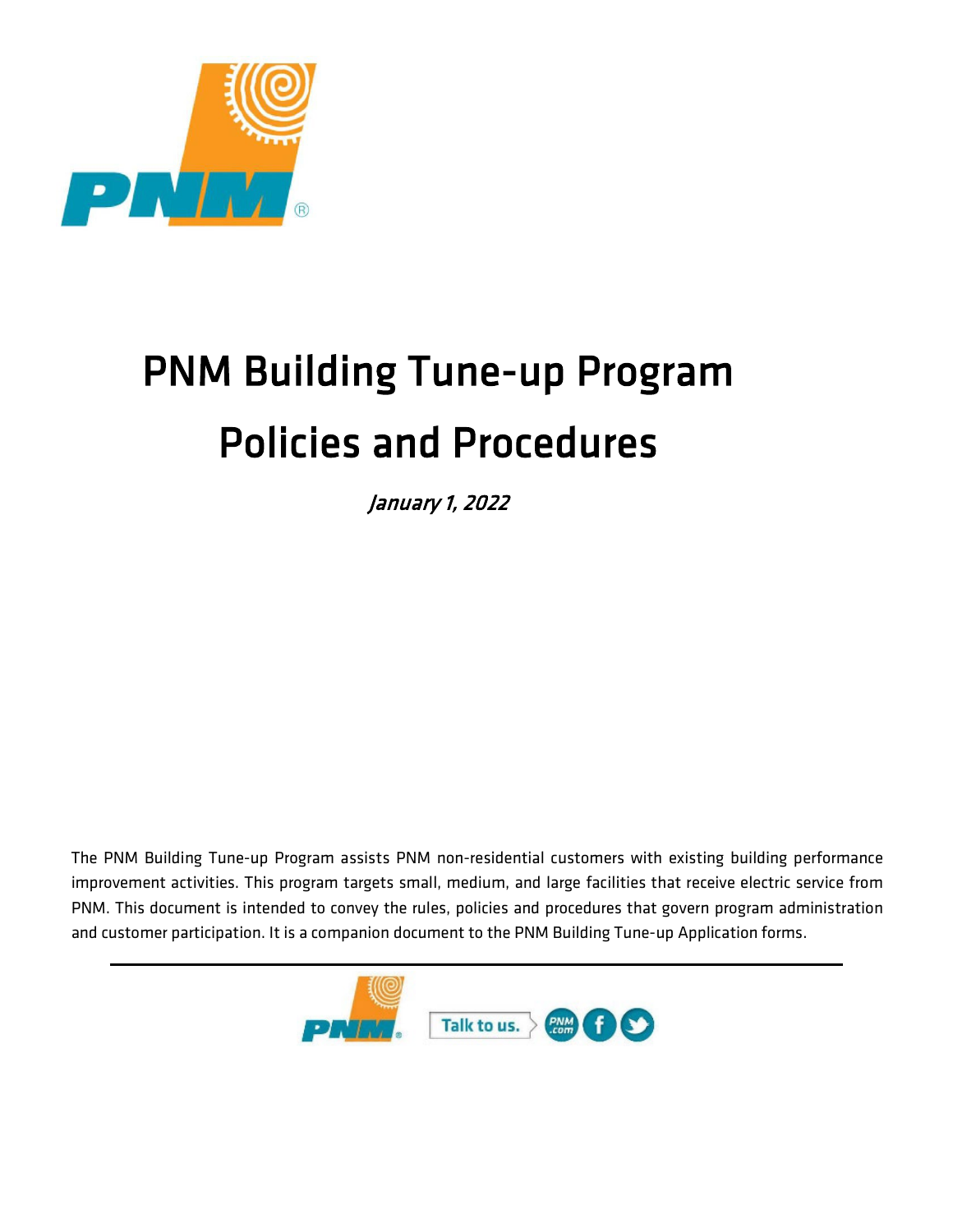# **Table of Contents**

| 1. |       |  |
|----|-------|--|
|    | 1.1   |  |
|    | 1.2   |  |
|    | 1.3   |  |
| 2. |       |  |
|    | 2.1   |  |
|    | 2.2   |  |
|    | 2.3   |  |
|    |       |  |
|    | 3.1   |  |
|    | 3.1.1 |  |
|    | 3.1.2 |  |
|    | 3.2   |  |
|    | 3.2.1 |  |
|    |       |  |
|    | 3.3   |  |
|    | 3.3.1 |  |
| 4. |       |  |
| 5. |       |  |
|    | 5.1   |  |
|    | 5.1.1 |  |
|    | 5.1.2 |  |
|    | 5.2   |  |
|    | 5.2.1 |  |
|    |       |  |
|    | 5.2.3 |  |
|    | 5.3   |  |
|    | 5.3.1 |  |
|    | 5.3.2 |  |
| 6. |       |  |
|    | 6.1   |  |
|    |       |  |
|    |       |  |
|    |       |  |
|    |       |  |
|    | 6.2   |  |
|    |       |  |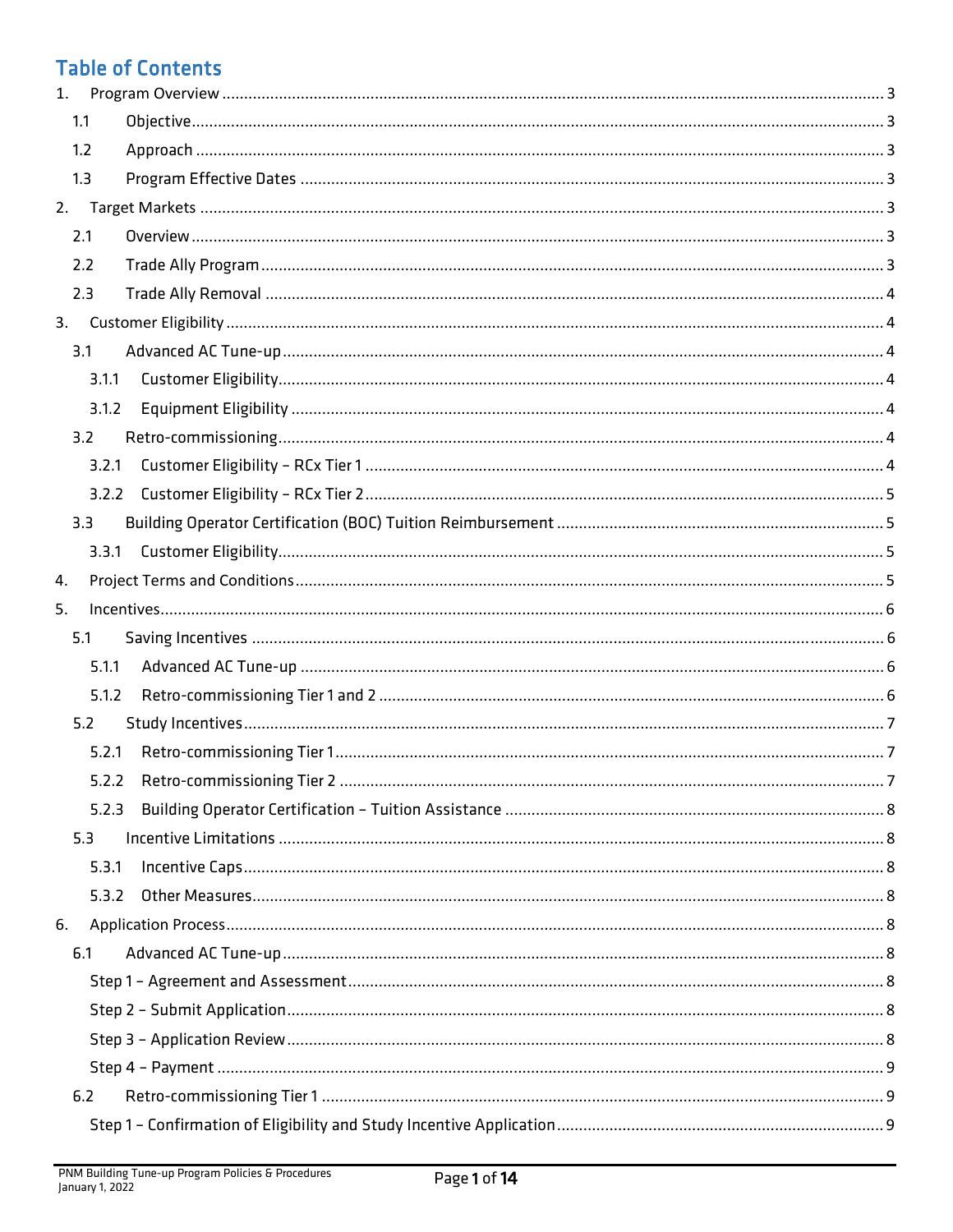|     | 6.3 |  |  |
|-----|-----|--|--|
|     |     |  |  |
|     |     |  |  |
|     |     |  |  |
|     |     |  |  |
|     |     |  |  |
|     |     |  |  |
|     |     |  |  |
|     | 6.4 |  |  |
|     |     |  |  |
|     |     |  |  |
|     |     |  |  |
|     |     |  |  |
| 7.  |     |  |  |
| 8.  |     |  |  |
| 9.  |     |  |  |
|     |     |  |  |
| 10. |     |  |  |
| 11. |     |  |  |
| 12. |     |  |  |
| 13. |     |  |  |
| 14. |     |  |  |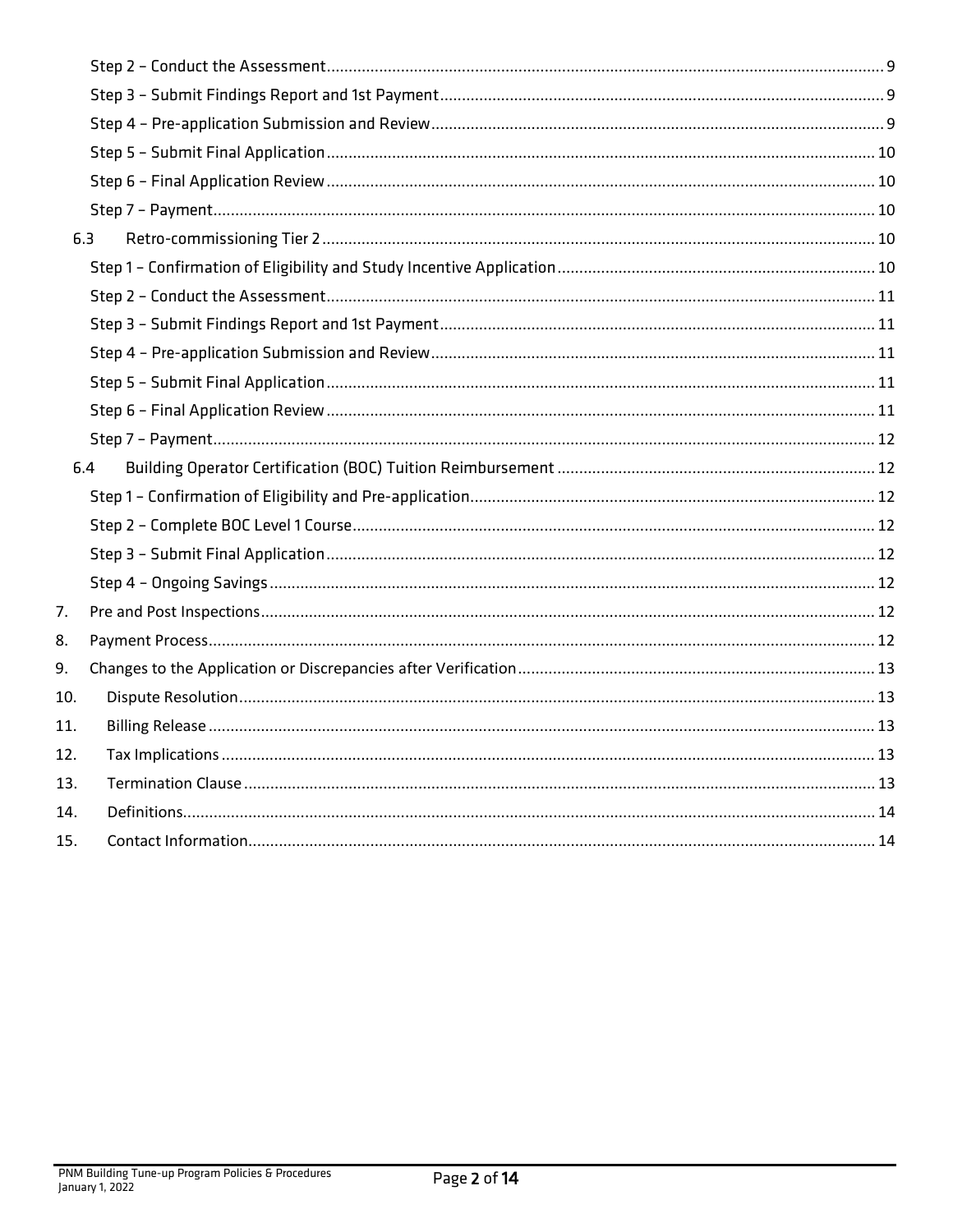# <span id="page-3-0"></span>1. Program Overview

<span id="page-3-1"></span>1.1 Objective<br>Since the first energy codes were implemented 35 years ago there has been no consideration in the codes for how buildings actually perform, only criteria that prescribe how they are to be designed and constructed. The purpose of the PNM Building Tune-up program is to improve the system efficiency of small, medium and large commercial buildings using a systems approach of improve overall efficiency. The objective is to work toward optimizing the PNM service territory building stock performance.

<span id="page-3-2"></span>1.2 Approach<br>For smaller buildings less than 50,000 ft<sup>2</sup>, the systems are most often limited to lighting and packaged AC roof top units (RTUs). Program Trade Allies examine, repair when necessary and tune up eligible RTUs to optimal running conditions using the Air Conditioning Contractors of America (ACCA) 180 standards. The contractor is responsible for checking, balancing and optimizing air flow, coil cleaning and refrigerant charge during the procedure.

For medium and larger buildings (greater than 50,000 and 100,000 ft<sup>2</sup>, respectively), program Trade Allies assess and make building performance recommendations based on a 2-tiered approach. Modeled after ASHRAE Level 1 and 2 audit, RCx Tier 1 focuses on common, low-cost operational improvements that deliver high energy savings. For more complex systems or for deeper energy savings at RCx Tier 2 building audits is performed (equivalent to an ASHRAE Level 3 audit). Program study incentives are available for these two tiers in order to help cover a portion of the cost. The customer is required to agree to install all identified no-cost, low-cost energy efficiency measures in order to qualify for program study incentives.

To encourage better building operations throughout the service territory, the program has partnered with local educational institutions to offer partial tuition reimbursements to qualified building operator-students who have completed the Building Operator Certification (BOC) through the partner institution.

<span id="page-3-3"></span>1.3 Program Effective Dates<br>Advanced AC Tune-up under the PNM Building Tune-up Program is effective April 1, 2014. Retro-commissioning is effective March 14, 2014. BOC Tuition Reimbursement is effective May 1, 2014.

# <span id="page-3-4"></span>2. Target Markets

<span id="page-3-5"></span>2.1 Overview 2.1 Overview PNM currently delivers energy to approximately 43,000 commercial properties.

A majority of these buildings (approx. 97%) qualify as small commercial under 50,000 ft<sup>2</sup> or multifamily and are prime candidates for the Advanced AC Tune-up program component. This market is served mainly through program promotion by the participating HVAC contractor.

There are fewer properties over 50,000 ft<sup>2</sup> - approximately 1,200, or 3% of the full building stock. These buildings are targeted for RCx Tier 1 building energy audits with a focus on cost-effective, high gain common measures. There are approximately 375 properties over 100,000 ft<sup>2</sup> in the PNM service territory. For deeper system-wide savings, outreach by program staff and Trade Allies target these large properties for participation in RCx Tier 2.

<span id="page-3-6"></span>2.2 Trade Ally Program<br>Much of the program outreach is accomplished through the Trade Ally Program, a network of qualified industry professionals who operate as consulting and installation firms within the context of the Building Tune-up Program. All Trade Allies have received training directly from PNM on program requirements, procedures, and equipment specifications and have agreed to operator per guidelines as put forth in the Program's Trade Ally Application and Agreement, which can be found on the program website at [www.PNMEnergyEfficiency.com.](http://www.pnmenergyefficiency.com/)

Use of the PNM logo or name on customer or Trade Ally developed materials is not allowed. If any materials are developed and they include the program name, they must be approved by the PNM Business Energy Efficiency Program prior to distribution. PNM reserves the right to remove any Trade Ally from the listing if they do not comply with the Program's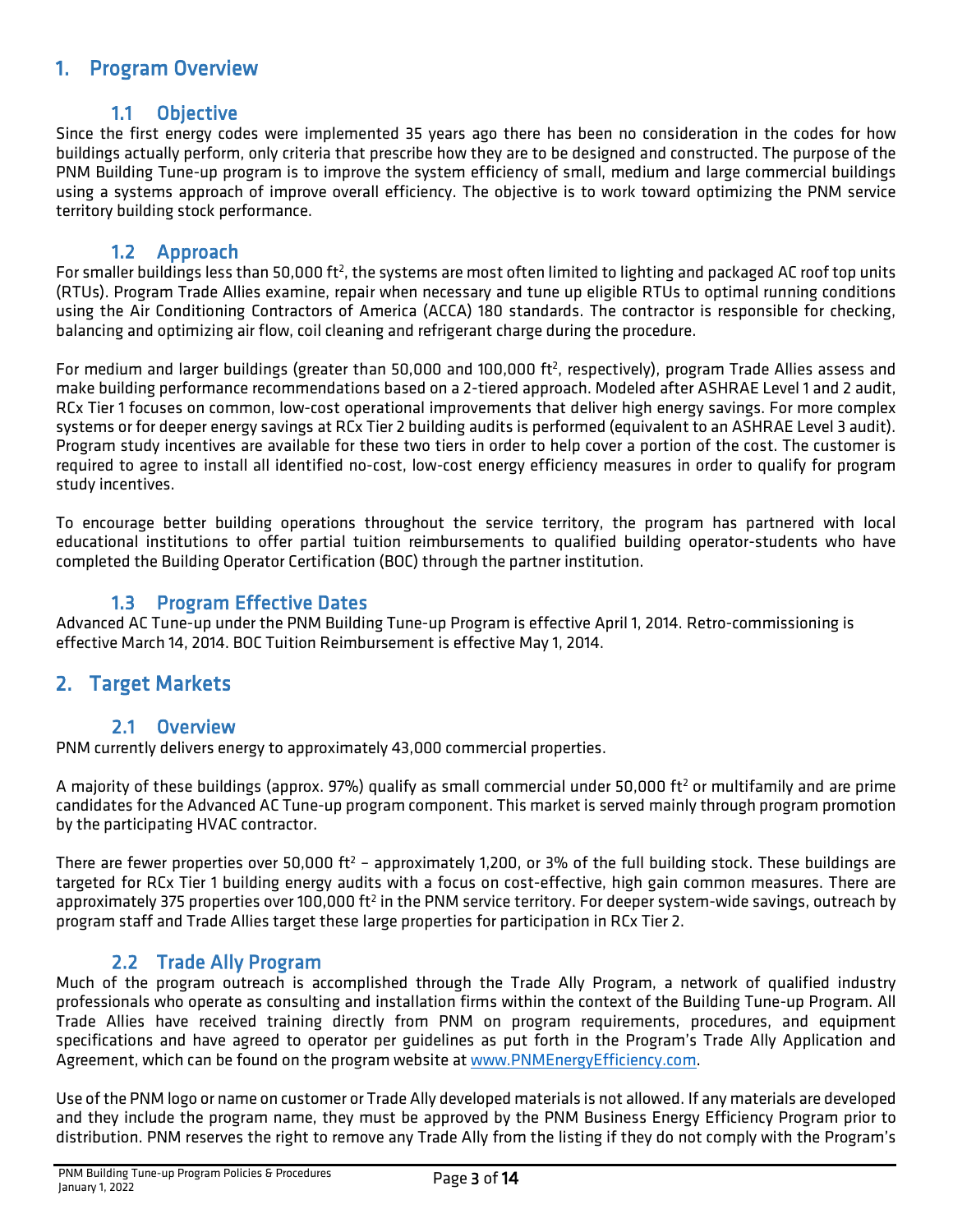quality standards, policies and procedures.

<span id="page-4-0"></span>2.3 Trade Ally Removal<br>Contractors operating as a Trade Ally under the PNM Building Tune-up Program are required to follow program rules as outlined in this document, Trade Ally Agreement, and Program Policies and Procedures. If PNM obtains adverse information about a contractor operating as a Trade Ally under the PNM Building Tune-up Program, or if a BTU Trade Ally contractor is suspected of any fraudulent activity, the contractor will be disqualified and will not be eligible for participation as a Trade Ally as PNM shall determine, in its sole discretion, at any time.

# <span id="page-4-2"></span><span id="page-4-1"></span>3. Customer Eligibility

# 3.1 Advanced AC Tune-up

### 3.1.1 Customer Eligibility

<span id="page-4-3"></span>A. Customers eligible to participate in the ACTU Program must meet one of the following criteria for their facility.

For commercial customers:

- $\bullet$  Be less than 50,000 ft<sup>2</sup>; or
- Use less than 750,000 kWh; or
- If on a demand meter, have less than 500 kW demand.

For multifamily customers:

- Consist of five or more attached dwelling units; or
- Belongs to a property of multiple 4-unit buildings.
- B. The energy savings from installed measures must occur on a meter with a eligible rate schedule. Most nonresidential rate schedule are eligible. Master metered non-residential within multifamily facilities are eligible. Individual metered residential rate schedules are not eligible to participate. Nonresidential and multifamily are limited to the following PNM tariffs:
	- 2A, 2B, 3B, 3C, 4B, 5B (Excludes Flat or Unmetered Rates)
	- Large service for public universities 15B
	- Large service for manufacturing Distribution Level 35B

# 3.1.2 Equipment Eligibility

- <span id="page-4-4"></span>• The rooftop AC units are receiving service must be operated by the property owner or property manager. Individual tenants occupying part of a commercial building or multifamily unit are not eligible to participate in the program.
- RTU equipment undergoing ACTU must be operational. If the unit needs repairs, these repairs along with the ACTU must be completed to be eligible for program incentives.
- All RTU equipment must be at least 3 years old and 2.5 tons and have no received any ACTU services in the last 5 years.
- <span id="page-4-5"></span>• *Chilled-water systems do not qualify.*

# 3.2 Retro-commissioning

### 3.2.1 Customer Eligibility – RCx Tier 1

- <span id="page-4-6"></span>A. Customers eligible to participate in the RCx Tier 1 Program must meet one of the following criteria for their facility:
	- $\bullet$  Be greater than or equal to 50,000 ft<sup>2</sup>; or
	- Use more than 750,000 kWh; or
	- If on a demand meter, have more than 500 kW peak demand.
	- The energy savings from installed measures must occur on a meter with an eligible rate schedule. Most nonresidential rate schedules are eligible, but are limited to the following PNM tariffs: 2A, 2B, 3B, 3C, 4B, 5B
	- Large Service for Public Universities 15B
	- Large Service for Manufacturing Distribution Level 35B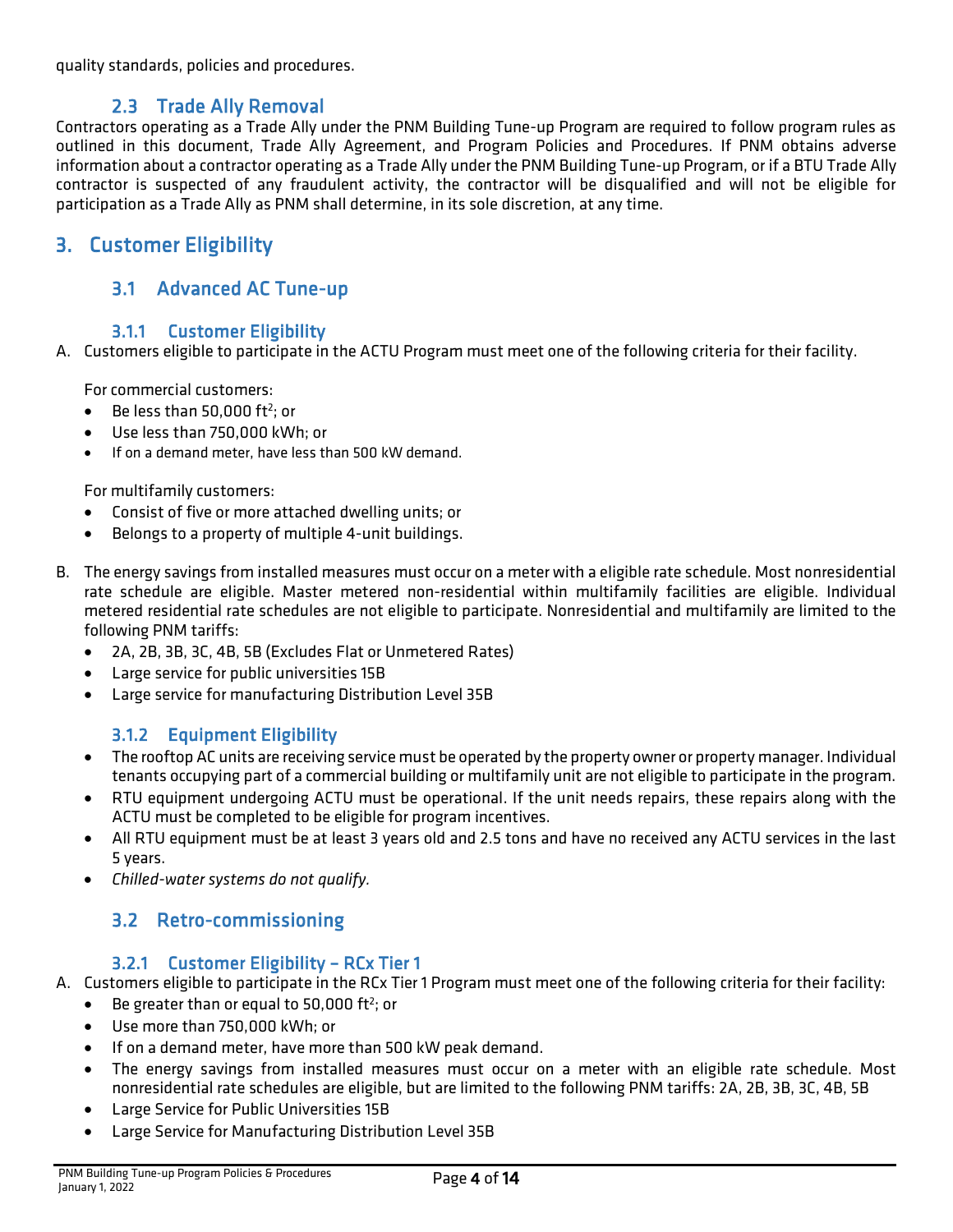- B. Applicants must submit an ENERGY STAR Portfolio Manager benchmarking report indicating the building's Energy Utilization Index (EUI) along with their study-incentive application.
- C. Applicants must agree to install all no-cost, low-cost measures under \$2,000 (capital cost) with a simple payback of 2 years or less.
- D. Full study incentives are available if implementation of identified measures results in at least 2.5% overall savings. Projects with savings of less than 2.5% will receive a prorated study incentive.

### 3.2.2 Customer Eligibility – RCx Tier 2

- <span id="page-5-0"></span>A. Customers eligible to participate in the RCx Tier 2 Program must meet one of the following criteria for their facility:
	- $\bullet$  Be greater than or equal to 100,000 ft<sup>2</sup>; or
	- Use more than 1,550,000 kWh; or
	- If on a demand meter, have more than 1,000 kW peak demand.
- B. The energy savings from installed measures must occur on a meter with an eligible rate schedule. Most nonresidential rate schedules are eligible, but are limited to the following PNM tariffs:
	- 2A, 2B, 3B, 3C, 4B, 5B (Excludes Flat or Unmetered Rates)
	- Large service for Public Universities 15B
	- Large service for Manufacturing Distribution Level 35B
- C. The facility(ies) must have a dedicated facility staff.
- D. Applicant must EITHER have participated in RCx Tier 1 OR submit an ENERGY STAR Portfolio Manager benchmarking report indicating building EUI and show reasonable proof of a 5% savings potential along with their application for study incentives.
- <span id="page-5-1"></span>E. Applicants must agree to install all no-cost, low-cost measures under \$5,000 (capital cost) with a simple payback of 2 years or less.

# 3.3 Building Operator Certification (BOC) Tuition Reimbursement

### 3.3.1 Customer Eligibility

<span id="page-5-2"></span>To eligible for tuition reimbursement from the BOC program, applicant must:

- A. Operate an eligible building type within the PNM service territory. Eligible building types include:
	- a. Municipal
	- b. K-12 School, College and University
	- c. Large Industrial
		- d. Hospital
- B. Have at least 2 years of experience in building Operations & Management
- C. Are not current credentialed as a BOC trainee
- D. Operate building facilities whose combined square footage is at least 50,000 ft2
- E. Show proof of class completion by obtaining the certification.
- F. Attend a PNM program overview of all PNM Business Energy Efficiency Program offerings
- G. Commit to working partnership with the PNM Building Tune-up team on energy efficiency projects within your facility.

<span id="page-5-3"></span>4. Project Terms and Conditions<br>Applicants must abide by all program rules as detailed in this document and the rebate application document(s). By signing the rebate application agreement form, the customer agrees to all rules and requirements in place on the date of signature. Customers should reference the Advanced AC Tune-up or Retro-commissioning specification sheets for technical requirements. Further detailed technical requirements and procedures for Retro-commissioning can be found at [www.ASHRAE.org.](http://www.ashrae.org/) The Advanced AC Tune-up Program Technical Specification and the Standard Practice for Inspection and Maintenance of Commercial Building HVAC Systems available from PNM Business Energy Efficiency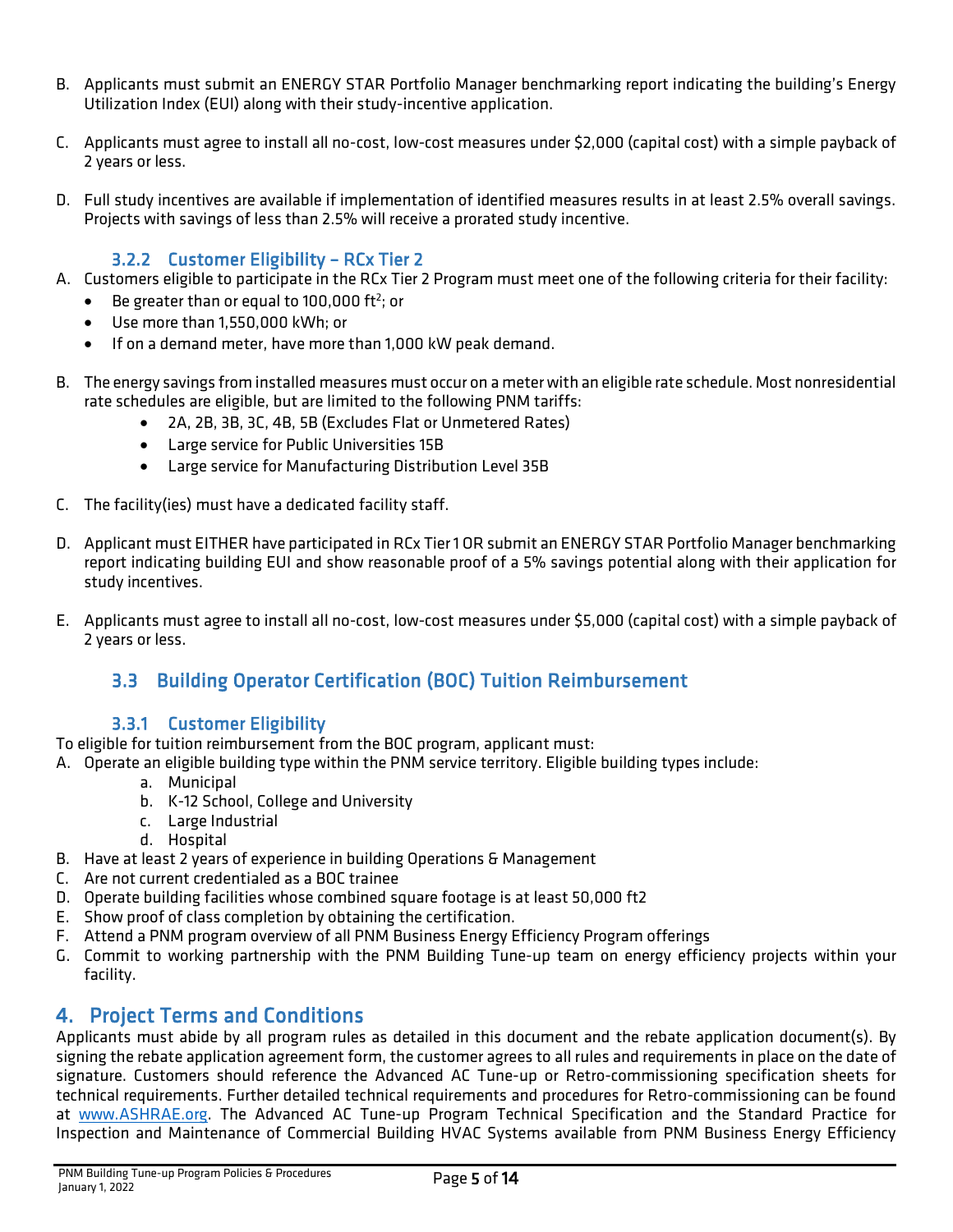Programs outline further technical requirements and procedures for the Advance AC Tune-up Program.

Program applications for services provided and equipment installed on or after March 14, 2014 for RCx and on or after April 1, 2014 for ACTU are eligible for incentives under this program. Program applications for services provided and/or equipment installed before these dates are not eligible.

The Final Application and all required documentation requesting incentives for an ACTU should be received by PNM within 30 days of project completion.

The Pre-application and all required documentation for the RCx program should be received by PNM within 30 days of facility study completion. The Pre-application and all required documentation for the RCx program should be received by PNM within 180 days of project completion. Final Applications submitted more than 6 months after project completion without specific permission from the PNM Building Tune-up program team will be ineligible for incentives. All equipment and installed prior to submitting the Final Application. All materials removed must be disposed of properly.

Measures must involve improved overall building operational efficiency. Savings must be sustainable for five years. If the customer receives an incentive payment and does not install the product, or removes the product(s) before the end of the product's life or within five years of installation (whichever is less), the customer shall return a prorated amount of incentive funds to PNM.

Customers may be recognized as program participants in promotional materials after receiving an incentive check; however, project details will not be released without prior consent. Customers can opt of any recognition in a written letter to the PNM Building Tune-up Program.

The Building Tune-up Program team reserves the right to inspect all projects to verify compliance with the Program rules and verify the accuracy of project documentation. This may include pre-installation and/or post-installation inspections, metering, data collection, interviews, and utility bill data analyses. The customer must allow access to records and installation sites for a period of three years after receipt of incentive payment.

<span id="page-6-0"></span>5. Incentives<br>This section provides specific details on the type of incentives available under the PNM Building Tune-up Program. The Program applications provide further details regarding incentive levels and technical specifications.

Funding for the PNM Building Tune-up Program is limited each calendar year and is offered on a first-come, first-serve basis. Funding status can be checked either by calling the PNM Building Tune-up Program phone line at (877) 607-0741, sending an email to [energyefficiency@pnm.com,](mailto:energyefficiency@pnm.com) or by visiting the PNM Building Tune-up Program section of the PNM website a[t www.PNMEnergyEfficiency.com.](http://www.pnmenergyefficiency.com/)

<span id="page-6-1"></span>This program is not meant to provide incentives for fuel switching (e.g. from gas to electric), renewable generation, onsite generation, or gas chiller or other gas equipment projects.

# 5.1 Saving Incentives

### 5.1.1 Advanced AC Tune-up

<span id="page-6-2"></span>Program participants receive utility incentives for completing an Advanced AC Tune-up of one or more AC units at their facility. Qualify units can be packaged or split direct expansion (DX) systems. Qualifying units eligible to be replaced must be at least 2.5 tons in size.

Advanced AC Tune-up program incentives are paid according to the rates specified on the ACTU rebate application for the given Program year. These rates are subject to change from year to year. The program incentives are capped at 100% of the total project cost.

### 5.1.2 Retro-commissioning Tier 1 and 2

<span id="page-6-3"></span>RCx Tier 1 and RCx Tier 2 energy savings are paid at \$0.075 per first year kWh savings subject to a cap of 100% of the total project cost. The total project cost is defined as the cost of installing one or more energy savings measure identified during project assessment. The customer's share of the RCx study cost may be included in the total project cost.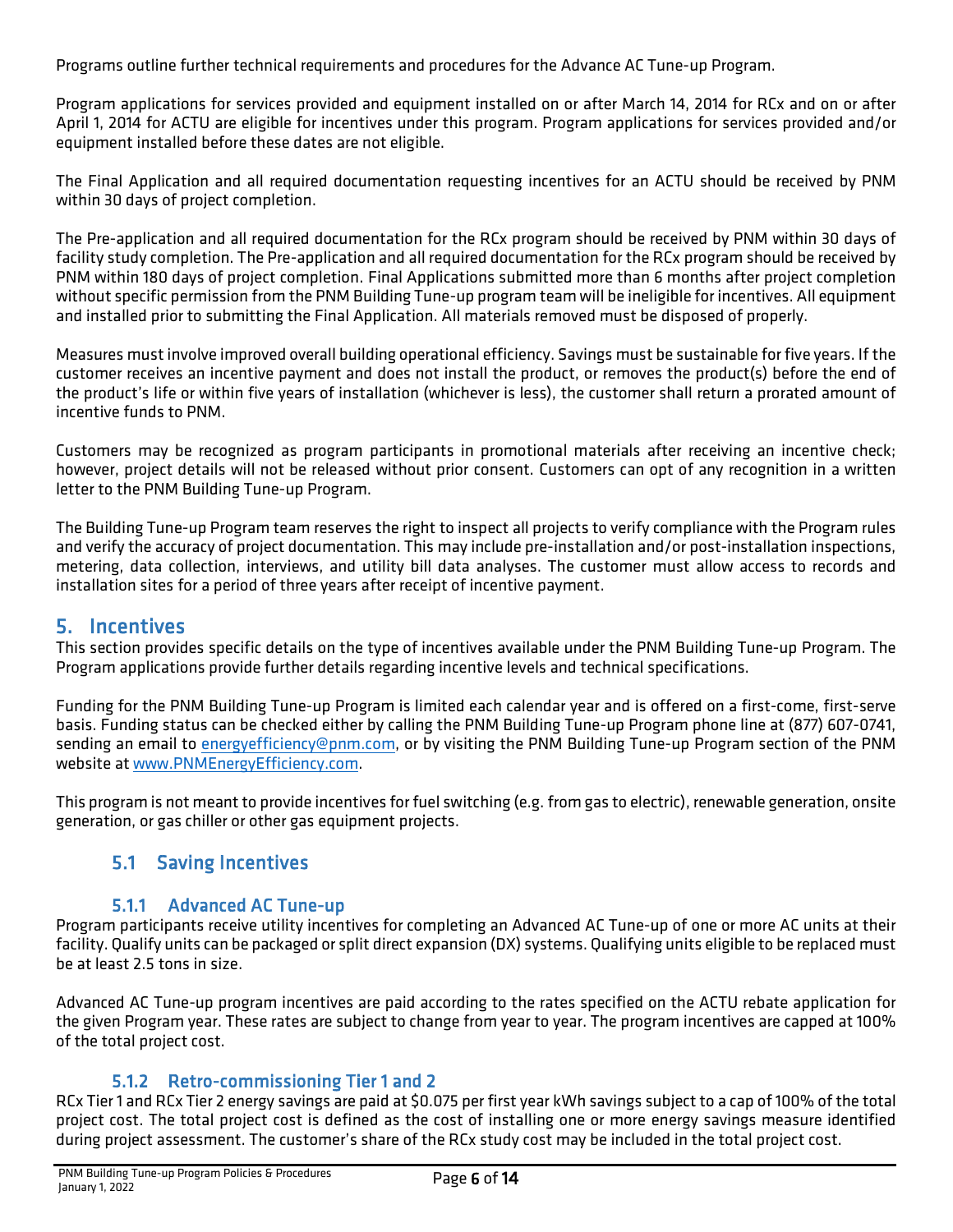Incentive payments are based on either on either: 1) documented electric energy (kWh) reduction, or 2) an electrical energy reduction estimate approved by the PNM Building Tune-up Program team.

RCx savings estimates are defined as:

- Estimated annualized kWh savings only, following ASHRAE 90.1-2016
- Savings as demonstrated using Program-approved energy simulation modeling tools capable of hourly calculations in multiple thermal zones (eQuest modeling software is preferred)
- Savings associated with interior buildings systems only; neither exterior lighting nor renewable generation can be included in calculations; process loads must be the same for both baseline and proposed design.

The incentive payment cannot exceed 100% of the energy efficiency-related project cost.

All incentives are contingent on BTU Program team review and verification of savings estimates and are subject to both pre-installation and post-installation onsite verification. Incentives are paid to the PNM customer with the option to elect a third-party payee.

<span id="page-7-0"></span>Ineligible projects include, but not limited to, cool roofs, electrical generation projects including renewables, fuel switching, and customer-owned onsite generation.

### 5.2 Study Incentives

### 5.2.1 Retro-commissioning Tier 1

<span id="page-7-1"></span>Study Incentives are designed to help the building owner make the investment to determine if the building could benefit from Retro-commissioning services. Study incentives are also designed to help Trade Allies performing the RCx Tier 1 assessment communicate the worth of the information on recommended measures resulting from the study to the participating building owner.

RCx Tier 1 Part 1 study incentivewill be paid in full for studies that identify and save at least 2.5% of the building's annual kWh usage and are paid directly to the contractor at the levels shown in the table below.

### RCx Tier 1 Study Incentives

| <b>Building Annual</b><br>kWh usage | <b>Study Incentive</b> |
|-------------------------------------|------------------------|
| $<$ 750,000                         | \$1,500                |
| 750,001 - 1,000,000                 | \$2,000                |
| $1,000,001 - 2,000,000$             | \$2,500                |
| $2,000,001 - 3,000,000$             | \$3,000                |
| >3,000,001                          | \$3,500                |

These study incentives will be prorated for projects that identify less than 2.5% of the building's annual kWh usage.

Trade Allies receive 50% of the study incentive after the application for the study incentive is submitted and the initial walkthrough has occurred, and prior to measure implementation, on the condition that the customer agrees to implement all no-cost, low-cost measures that are under \$2,000 and have a simple payback of 2 years or less. The remaining 50% of the study incentives is paid upon receipt, review, inspection and payment of the Final Application for the no-cost, low-cost measures identified in the study. The incentive is capped at 100% of the study cost.

### 5.2.2 Retro-commissioning Tier 2

<span id="page-7-2"></span>Trade Allies performing the RCx Tier 2 assessment are eligible to receive a one-time \$10,000 study incentive for the RCx assessment.

Trade Allies receive 50% of the study incentive after the application for study incentives is submitted and the initial walkthrough is conducted. The study must produce a master list of findings which includes savings and economic analysis, which are then reported to the BTU Program and the customer but prior to implementation, on the condition that the customer agrees to implement all no-cost, low-cost measures that are under \$5,000 and have less than a 2-year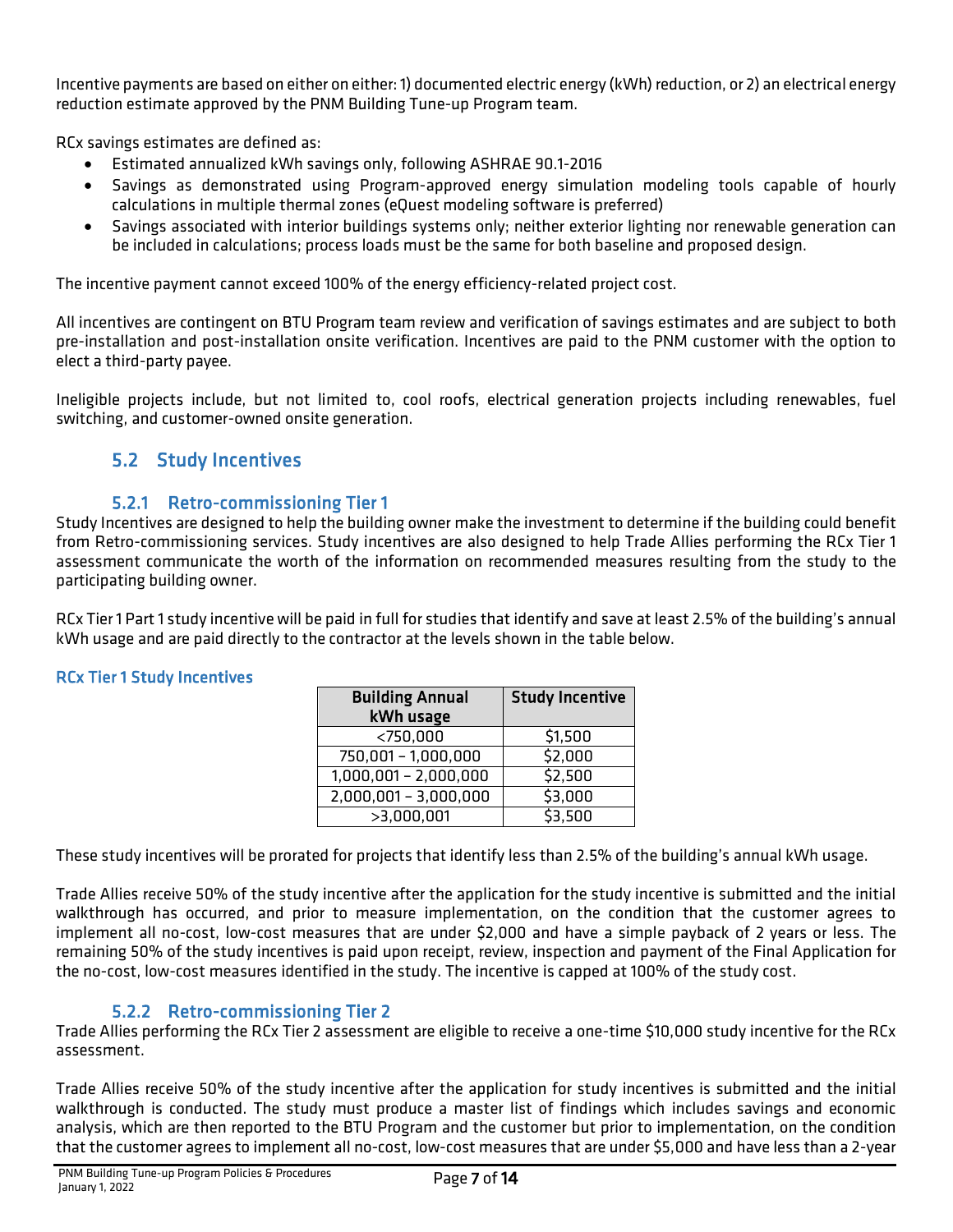simple payback.

The remaining 50% of the study incentive is paid upon receipt, review, inspection and payment of the Final Application for the no-cost, low-cost measures identified in the study. The incentive is capped at 100% of the study cost.

### 5.2.3 Building Operator Certification – Tuition Assistance

<span id="page-8-0"></span>The BOC tuition assistance component of the PNM Building Tune-up reimburses up to \$1,800 to each student that meets the qualifying criteria. The incentive is 100% of the full cost of tuition (currently \$1,800) to complete the Level 1 Certification through a qualifying BOC program.

### <span id="page-8-1"></span>5.3 Incentive Limitations

### 5.3.1 Incentive Caps

<span id="page-8-2"></span>The customer is responsible for any part of the study cost that exceeds the study incentive provided to the Trade Ally by PNM. The customer is also responsible for the cost of all energy efficiency upgrades whose cost exceeds the savings incentive provided for each upgrade. Under no circumstance will PNM pay incentives in excess of 100% of the total project.

Energy efficiency measures conducted under the PNM Building Tune-up Program are not eligible to receive incentives under any other PNM Business Energy Efficiency Program.

### 5.3.2 Other Measures

<span id="page-8-3"></span>During either the RCx Tier 1 and/or Tier 2 building assessments, the Trade Ally may identify roof top unitary or splitsystem AC units (RTUs) that are eligible for incentives under the Advanced AC Tune-up Program. The Trade Ally may conduct an AC Tune-up for an RCx Tier 1 or Tier 2 customer, but the incentive must be applied for through the Advanced AC Tune-up application.

Participation in the RCx program is the *only* way an applicant operating a building over 750,000 annual kWh may apply for an Advanced AC Tune-up Program incentive.

<span id="page-8-4"></span>6. Application Process<br>The following sections describe program participation processes in detail. A depicted series of events for each program element is in Appendix A.

# 6.1 Advanced AC Tune-up

### <span id="page-8-6"></span><span id="page-8-5"></span>Step 1 – Agreement and Assessment

Trade Allies will reach an agreement with a building owner to conduct an Advanced AC Tune-up under the PNM Building Tune-up Program.

During the Tune-up, the Trade Ally must confirm that the unit is

- At least 2.5 tons in size;
- At least 3 years old; and
- Functioning properly.

IMPORTANT: If during the assessment the unit is found to need repairs, those repairs must be completed prior to testing conducted under the Advanced AC Tune-up.

### <span id="page-8-7"></span>Step 2 – Submit Application

After the unit has undergone the Advanced AC Tune-up, the Trade Ally will complete paperwork with the customer, obtain signatures and submit the application with the test-out report provided by the Program's iManifold Pro+ Subscription software.

*Applications received more than 30 calendar days after the Tune-up has occurred will be ineligible for incentives.*

### <span id="page-8-8"></span>Step 3 – Application Review

The PNM Building Tune-up team review all applications and final project documentation for eligibility and completeness.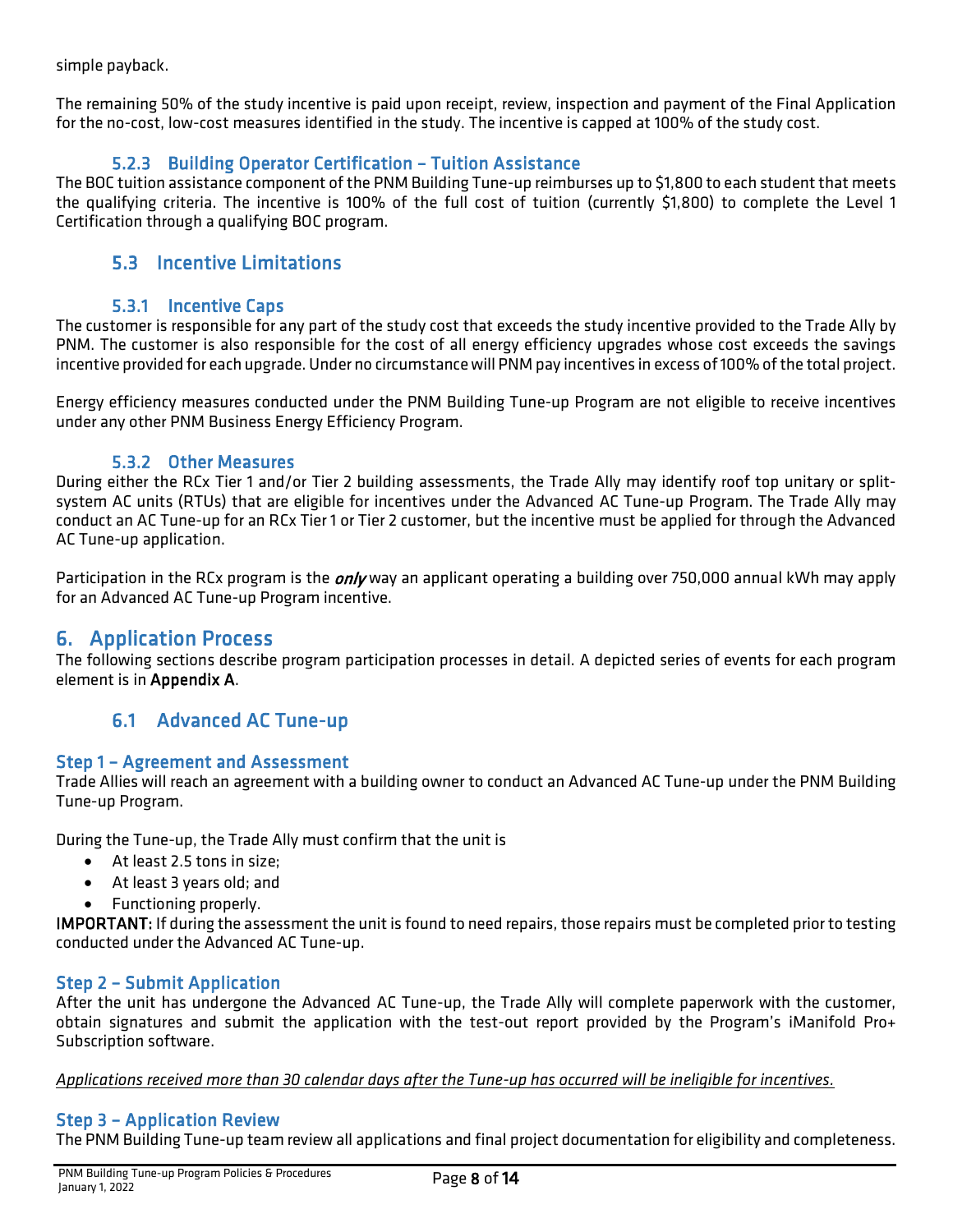Completed applications will be reviewed in the order received. Applicants who submit incomplete applications will be notified of deficiencies, but will lose their place in the review process until all requested information is received.

### <span id="page-9-0"></span>Step 4 – Payment

Incentives will be paid within 2-4 weeks after the PNM Building Tune-up team's approval of the Final Application. Either the customer or a 3<sup>rd</sup> party can be identified as the project payee. In no case shall AC Tune-up Program incentives shall exceed the total project cost of the AC Tune-up project.

All applications will be reviewed against the Program rules in place at the time the application is submitted. Incentives are available until funds are exhausted.

<span id="page-9-1"></span>6.2 Retro-commissioning Tier 1<br>Two application forms are used for participation in RCx Tier 1. The first application is to reserve funds for the study incentive. The second involves submission of both a Pre-application and a Final Application for savings incentives.

If submitting a Pre-application, check the "Pre-application" box on the form, mark "Tier 1" and submit for pre-approval and the reservation of funds. To request payment for a completed project, submit the same form with the "Final Application" box checked, select "Tier 1" and indicate any changes. The Final Application must be returned with an original signature and complete documentation before incentives will be paid. The PNM Building Tune-up Program team is available during normal business hours to facilitate the application process. All customer information is held in confidence.

### <span id="page-9-2"></span>Step 1 – Confirmation of Eligibility and Study Incentive Application

The Trade Ally and customer agree to pursue RCx Tier 1 program participation. The applicant reviews program eligibility requirements and determines if the facility is eligible for participation in the PNM Retro-commissioning Program. If so, the applicant completes the Retro-commissioning Study Incentive Application (Part 1) and submits it to the PNM Building Tune-up Program team along with the following documentation:

- A copy of an ENERGY STAR Portfolio Manager benchmarking report indicating the facility Energy Utilization Index (EUI); and
- The signed customer agreement to install all identified no-cost, low-cost measures.

### <span id="page-9-3"></span>Step 2 – Conduct the Assessment

The PNM Building Tune-up Program team provides an RCx Tier 1 Assessment Tool to help identify and quantify energy savings from common measures found during a simple assessment. The Trade Ally should use this tool to efficiently identify savings under RCx Tier 1. Use of the RCx Tier 1 Assessment Tool is highly recommended but not required.

While doing an initial walk-through the Trade Ally may:

- Identify opportunities for lighting retrofit or Advanced AC Tune-up projects.
- Identify opportunities that warrant further assessment if recommending that the customer participate in RCx Tier 2.
- Make adjustments for immediate savings.

### <span id="page-9-4"></span>Step 3 – Submit Findings Report and 1st Payment

The findings must be reported to both PNM and the customer. The customer will review the Tier 1 study findings, paying special attention to:

- Those measures that are defined at no-cost, low-cost measures and therefore required for installation
- Those measures that have longer payback but still make solid economic sense to pursue
- Building systems that show potential for further assessment under RCx Tier 2 upon receipt of the Tier 1 findings, PNM will pay the Trade Ally 50% of the study incentive.

### <span id="page-9-5"></span>Step 4 – Pre-application Submission and Review

Having received the identified list of energy efficiency measures, the customer selects the measures to install and works with the Trade Ally to submit the project Pre-application (Part 2).

The PNM Building Tune-up team will review all Pre-applications for eligibility and completeness of customer information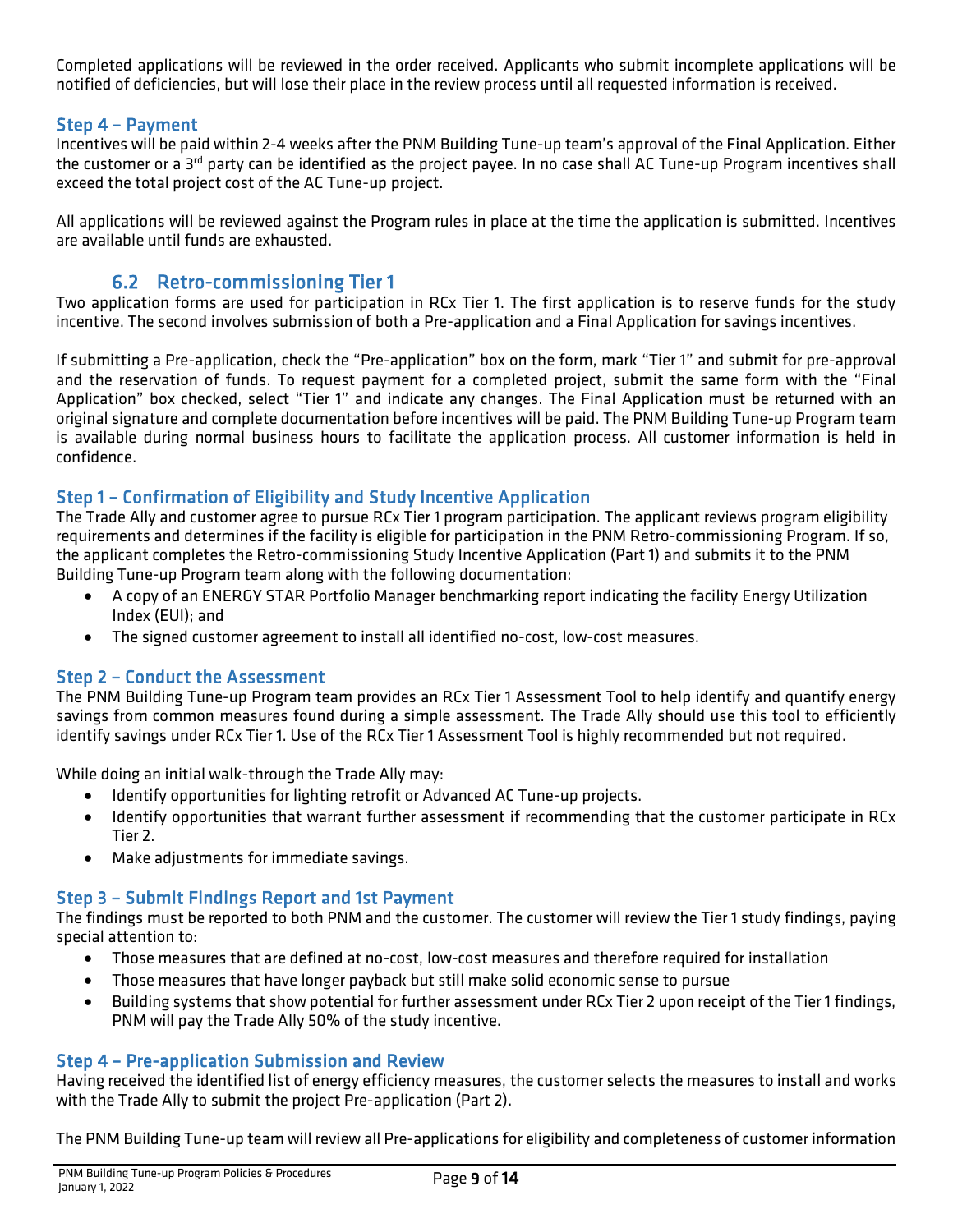in the order received. Upon receipt of the completed Pre-application, PNM will order a Pre-inspection and conduct a site visit to confirm that conditions depicted as base-case conditions are as described and submitted as the project findings. The Program team will alert the applicant by letter regarding the amount of incentives reserved and the reservation expiration date. Incentive funds will be secured for 180 days.

### <span id="page-10-0"></span>Step 5 – Submit Final Application

The applicant must submit the Final Application with all required supporting documentation (see Page 1 of the RCx Application) within 60 days of project completion. The project completion date shall be determined by the date the energy efficient equipment becomes operational. Final Application submitted more than 6 months after project completion will be deemed ineligible for payment.

Applicants may use a copy of the Pre-application with changes indicated and the "Final Application" box checked.

### <span id="page-10-1"></span>Step 6 – Final Application Review

The PNM Building Tune-up team will review all Final Applications and final project documentation for completeness and changes to the scope of work. Completed applications will be reviewed in the order received. The PNM Building Tune-up team reserves the right to request additional supporting documentation with the Final Application as deemed necessary to ensure measure eligibility and verify that the expected energy savings will occur. Additional documentation may include, but not limited to: equipment purchase dates, installation dates, proof that the equipment is operational, manufacturer specifications, warranty information, proof of customers co-payment, or commissioning reports.

All projects that request and/or receive incentive funding may require onsite inspections and/or equipment monitoring to verify energy savings before determination of the final incentive payment.

### <span id="page-10-2"></span>Step 7 – Payment

The remaining 50% of the study incentive and 100% of the savings incentives will be paid within 4-6 weeks after the PNM Building Tune-up team's approval of the Final Application.

### Third-Party Application Submittal

The customer can designate a third party as the recipient to receive the final savings incentive payment. The customer must sign the Final Application in the appropriate places and initial the Customer Agreement in the appropriate place before the incentive will be paid to a third party. The third party receiving the incentive must also sign the Customer Agreement.

All applications will be reviewed against the program rules in place at the time the application is submitted. Incentives are available until funds are exhausted.

<span id="page-10-3"></span>6.3 Retro-commissioning Tier 2<br>Two application forms are used for participation in RCx Tier 2. The first application is to reserve funds for the study incentive. The seconds involves submission of bot a Pre-application and a Final Application for savings incentives.

If submitting a Pre-application check the "Pre-application" box on the form, mark "Tier 2" and submit for pre-approval and the reservation of funds. To request payment for a completed project, submit the same form with the "Final Application" box check, select "Tier 2" and indicate any changes. The Final Application must be returned with an original signature and complete documentation before incentives will be paid. The PNM Building Tune-up program staff is available during normal business hours to facilitate the application process. All customer information is held in confidence.

### <span id="page-10-4"></span>Step 1 – Confirmation of Eligibility and Study Incentive Application

The Trade Ally and customer agree to pursue RCx Tier 2 program participation. The application reviews program eligibility requirements and determines if they facility is eligible for participation in the PNM Retro-commissioning program. If so, the applicant completes the Retro-commission Study Incentive applicant (Part 1) and submits it to the PNM Building Tune-up program team along with the following documentation:

- Verification of participation in Retro-commissioning Tier 1
- The signed customer agreement to install all identified no-cost, low-cost measures.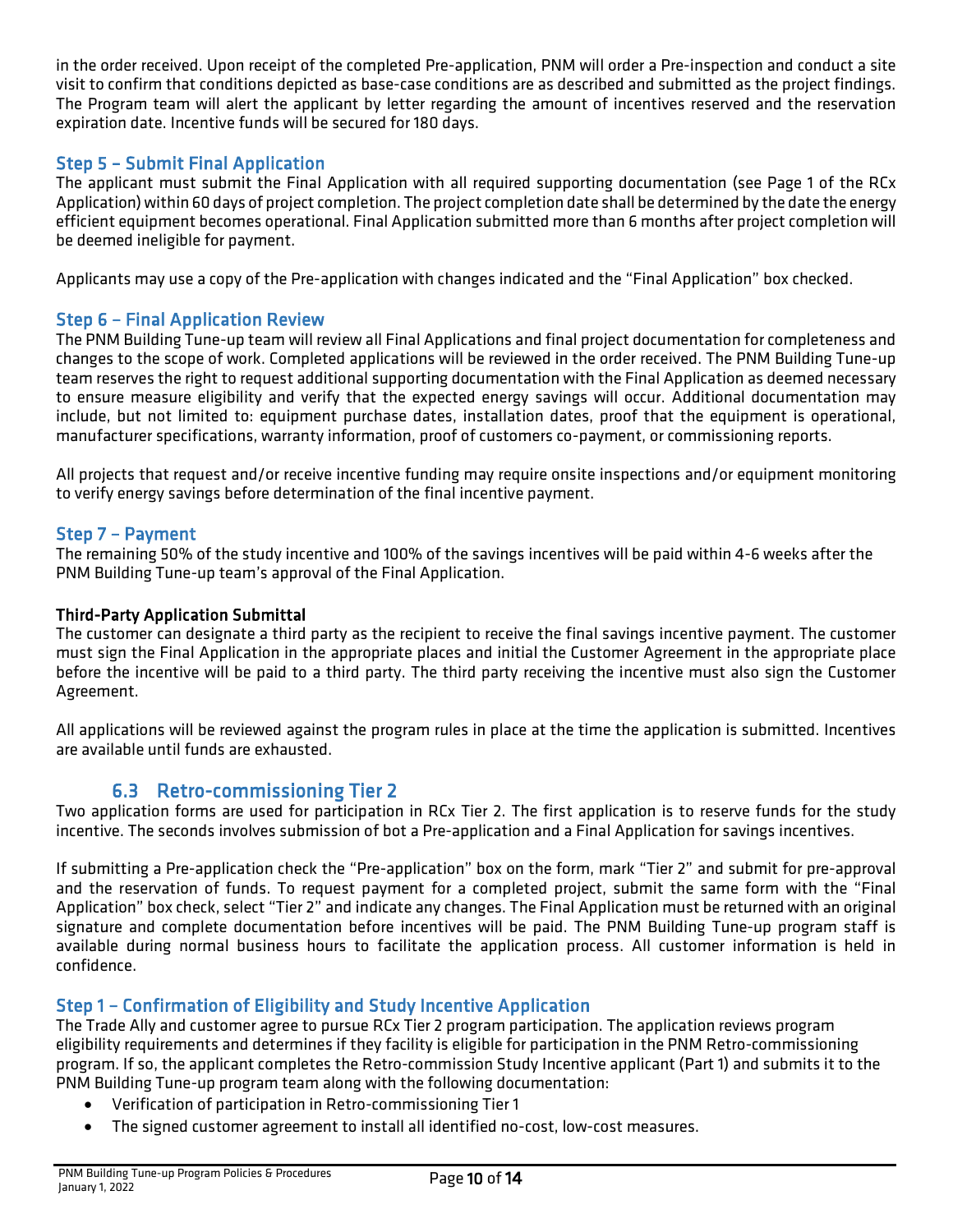In placed of a participation in RCx Tier 1, the following submissions may substitute:

- A copy of an ENERGY STAR Portfolio Manager benchmarking report indicating the facility Energy Utilization Index (EUI).
- Proof of annual energy savings measure that result in an estimated 5% or greater.

### <span id="page-11-0"></span>Step 2 – Conduct the Assessment

Please see the Retro-commissioning specifications for a full description of a Tier 2 assessment, available in the Retrocommissioning application o[n www.PNMEnergyEfficiency.com.](http://www.pnmenergyefficiency.com/)

### <span id="page-11-1"></span>Step 3 – Submit Findings Report and 1st Payment

The findings must be reported to both PNM and the customer. The customer will review the Tier 2 study findings, paying special attention to:

- Those measures that are defined as no-cost, low-cost measures and therefore required for installation
- Those measures that have longer payback but still make solid economic sense to pursue
- Building systems that show potential for further assessment under RCx Tier 2 Upon receipt of the Tier 2 findings, PNM will pay the Trade Ally 50% of the study incentive.

### <span id="page-11-2"></span>Step 4 – Pre-application Submission and Review

Having received the identified list of energy efficiency measures, the customer selects the measures to install and works the Trade Ally to submit to project Pre-application (Part 2).

The PNM Building Tune-up team will review all Pre-applications for eligibility and completeness of customer information in the order received. Upon receipt of the completed Pre-application, PNM will order a pre-inspection and conduct a site visit to confirm conditions depicted as base-case conditions are as described, and submitted as the project findings.

Once the onsite inspection has completed, PNM will reserve incentive funds for the project and release the project for installation.

The Program team will alert the application by letter of the amount of incentives reserved and the reservation expiration date. Incentive funds will be secure for 180 days. The customer may request, subject to approval by the PNM Building Tune-up team, that the funding be reserved for more than 180 days if the project schedule is expected to extend more than six months. The PNM Building Tune-up team may contact the customer periodically to ensure that the project is moving forward. Funds that have been reserved are not transferable to other projects, facilities, and/or customer.

### <span id="page-11-3"></span>Step 5 – Submit Final Application

The applicant must submit the Final Application with all required supporting documentation (see Page 1 of the RCx Application) within 60 days of project completion. The project completion date shall be determined by the date the energy-efficient equipment becomes operational. Final Applications submitted more than 6 months after project completion will be deemed ineligible for payment.

Applications may use a copy of the Pre-application with changes indicated and the "Final Application" boxed checked.

### <span id="page-11-4"></span>Step 6 – Final Application Review

The PNM Building Tune-up team will review all Final Applications and final project documentation for completeness and change to the scope of work. Completed applications will be review in the order received. The PNM Building Tuneup team reserves the right to request additional supporting documentation with the Final Application as deemed necessary to ensure measure eligibility and verify that the expected purchase dates, installation dates, proof that the equipment is operational, manufacturer specifications, warranty information, proof of customer co-payment, or commissioning reports.

All projects that request and/or receive incentive funding may require onsite inspection and/or equipment monitoring to verify energy savings before determining the final incentive payment.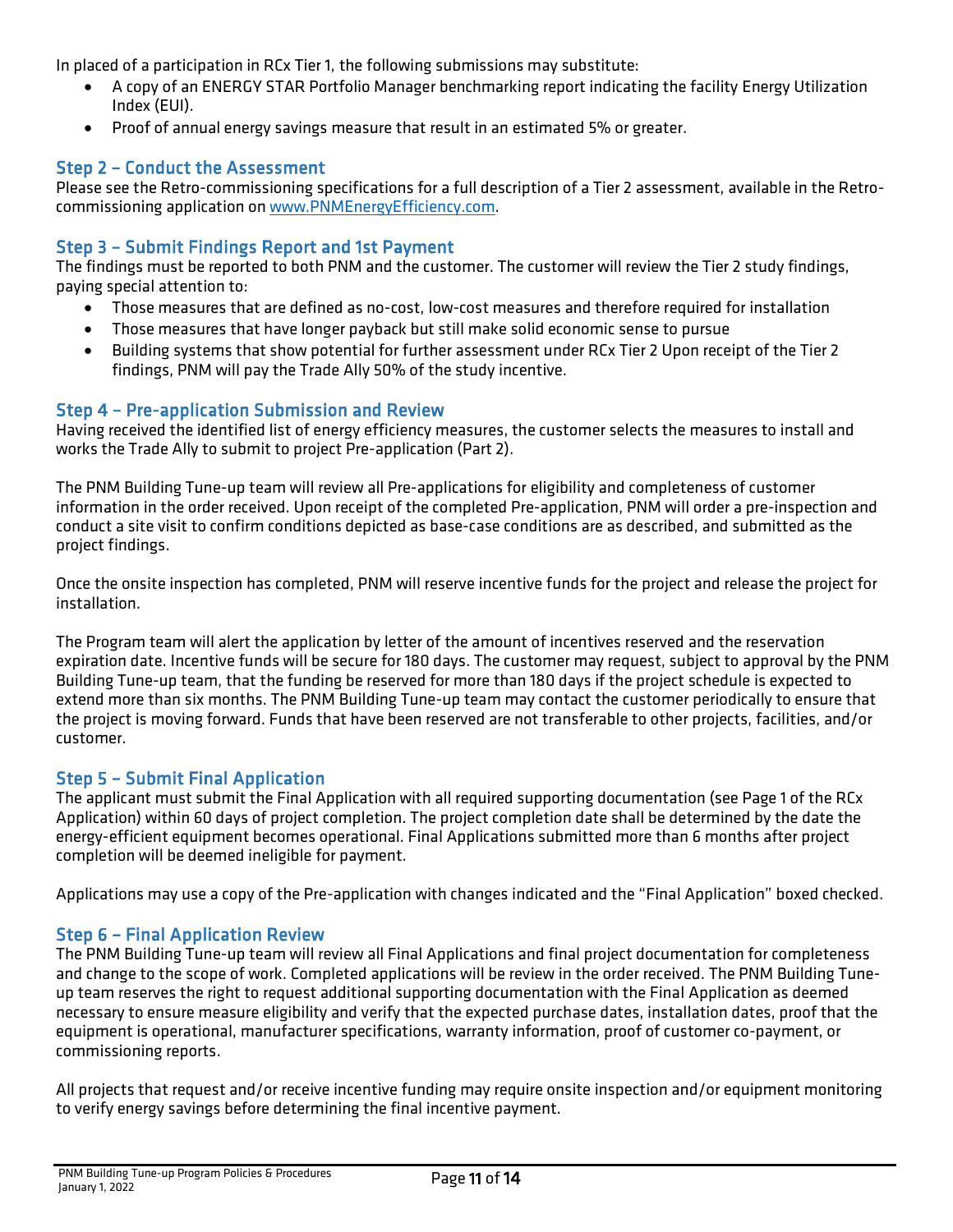### <span id="page-12-0"></span>Step 7 – Payment

The remaining 50% of the study incentive and 100% of the savings incentives will be paid within 4-6 weeks after the PNM Building Tune-up team's approval of the Final Application.

### Third Party Application Submittal

The customer can designate a third party as the recipient the final savings incentive payment. The customer must sign the Final Application in the appropriate places and initial the Customer Agreement in the appropriate place before incentive will be paid to a third party. The third party receiving the incentive must also sign the Customer Agreement.

All applications will be reviewed against the program rules in place at the time the application is submitted. Incentives are available until funds are exhausted.

## 6.4 Building Operator Certification (BOC) Tuition Reimbursement

### <span id="page-12-2"></span><span id="page-12-1"></span>Step 1 – Confirmation of Eligibility and Pre-application

Review the Program eligibility requirements and determine that the applicant meets all eligibility requirements. The Program team will pre-screen all Pre-application for eligibility.

### <span id="page-12-3"></span>Step 2 – Complete BOC Level 1 Course

Applicant must complete all segments of the BOC training with a passing grade and obtain their certificate indicating completion of the course.

The applicant must also attend a PNM training on all Business Energy Efficiency Program offerings. Trainings occur throughout the year and are usually held at the main PNM campus in Albuquerque.

### <span id="page-12-4"></span>Step 3 – Submit Final Application

Submit the Program application within 30 days of obtaining the Building Operator Certification. The course completion date shall be determined by the date the certification is issued. Final Applications submitted more than 90 days after project completion will be deemed ineligible for tuition reimbursement.

### <span id="page-12-5"></span>Step 4 – Ongoing Savings

PNM would like to continue the working relationship with BOC students taking part in the Building Tune-up Program. To the end, it is expected that the applicant/student continues to work with the Building Tune-up team to identify areas of energy efficiency savings within their facilities and participate in the PNM Business Energy Efficiency Programs and/or the PNM Building Tune-up Programs to the fullest extent possible.

<span id="page-12-6"></span>7. Pre and Post Inspections<br>The PNM Building Tune-up team reserves the right to inspect and monitor all projects to verify compliance with the program rules, verify the accuracy of the project documentation, and verify equipment/system performance. This may include pre-installation and/or post-installation inspections, detailed lighting layout descriptions, metering, data collection, interviews, and utility bill data analyses. Recipients of the incentive payment. In addition to Program team inspections, randomly selected applications may also require inspections by a "Measurement and Verification" contractor. The purpose of these inspections is to verify claimed energy savings as well as to evaluate customer experiences. These additional inspections are not related to those required for processing applications for incentives.

<span id="page-12-7"></span>8. Payment Process<br>The PNM Building Tune-up Program incentive will be paid directly to customers, unless the customer indicates a third party recipient. The customer must indicate the exact name of the designated payee and the appropriate tax identification number on the application. Payments will not be made until the proper project documentation is submitted to, and reviewed by, the PNM Building Tune-up team. All Final Applications must be fully completed with final documentation. Final Applications also require the signature of the customer and, if applicable, the designated third party recipient of the incentive.

To verify that the customer has paid for the work, invoices submitted for documentation purposes must be indicated as "paid" and itemized with the costs of equipment, labor, supplies, and other costs. In some cases, other forms of proof of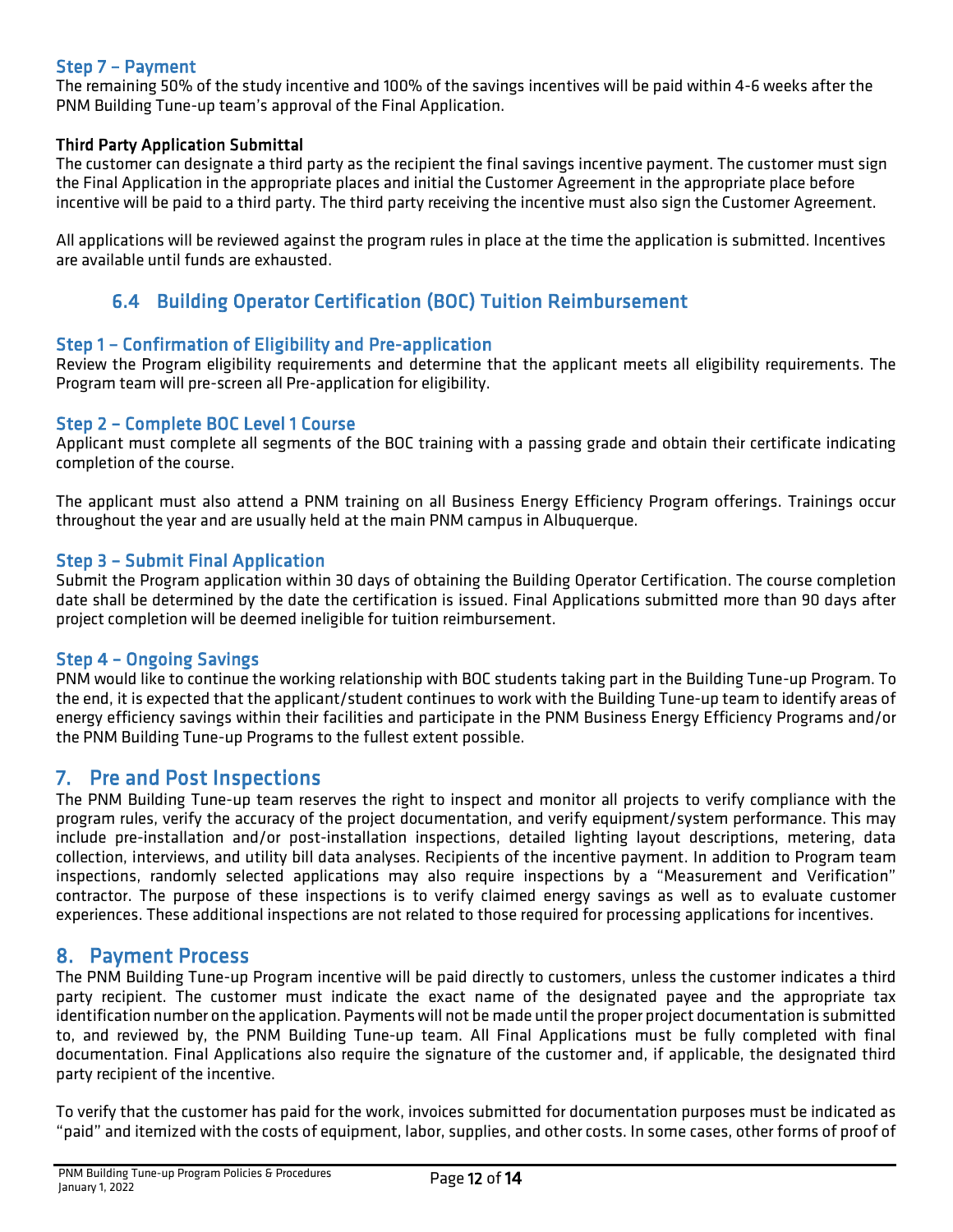payment may be required. W-9s are required for first time applicants.

The location or business name on the invoice must be consistent with the application information. Only expenses incurred during the term of the project can be considered. Applicants may be asked to provide more detailed information on the equipment location and to aid in the pre- and post-inspection process. Power or other operating measurements or monitoring may be required for verification of calculated energy savings prior to approval of incentive payments.

Incentives will be paid within four to six weeks after the PNM Building Tune-up team's approval of the Final Application. In some cases, incentives checks may be hand delivered.

<span id="page-13-0"></span>9. Changes to the Application or Discrepancies after Verification<br>If the project scope has changed or Final Application funding request differs from the Pre-application reserved funding amount, the project will be reviewed in light of funding availability. If the funding requested is higher than the funding initially reserved, any reserved funding that is associated with an approved portion of the project will be paid. The additional portion will be review by the PNM Building Tune-up team. If the additional portion is approved and incentive funding is still available, the additional incentive amount will be added to the project total. If there is no incentive funding available or the applicant has otherwise met project caps, the excess incentive requested (or a portion thereof) will be denied. If the Final Application amount is a decrease from the reserved funding, the approved project will be paid at the lower amount.

If there are discrepancies between the Final Application and the PNM Building Tune-up team onsite verification and/or analysis, the customer will receive notification of these differences. This notification provides an opportunity for the customer (or contractor) to dispute the inspection results before the final decision is made. If the PNM Building Tune-up team has not been notified of a dispute, the revised incentive levels will be confirmed, and the check issued.

<span id="page-13-1"></span>10. Dispute Resolution<br>The PNM Building Tune-up team will take every possible step to ensure a high level of satisfaction will all aspects of the Program. However, if any problems or concerns should arise, we encourage you to contact the PNM Building Tuneup team immediately at (505) 938-9400.

<span id="page-13-2"></span>11. Billing Release<br>The PNM Building Tune-up team keeps all customer information in confidence, unless given permission by the customer to release it. Third parties must acquire written authorization from the customer they are representing to receive billing data from PNM or from the PNM Building Tune-up team. The minimum components must be included in the written authorization provided by the customer to release their information to a third party:

- Customer name of record for each customer account
- Title of customer of record
- Customer account number for each property to be released
- Meter number
- Contact name for each customer account
- Address for each account number
- Contact information for each customer account (include phone and email)
- Signature customer of record
- Identification of third party to receive the information (company name, title, address)

<span id="page-13-3"></span>12. Tax Implications<br>Incentives are taxable. If your incentive is greater than \$600, the PNM Building Tune-up team may report your incentive as income on IRS Form 1099. If the customer signs over the incentive to a third party (e.g., contractor), then the third party will receive Form 1099 and is responsible for any tax liability. PNM and DNV GL Energy Services USA, Inc. are not responsible for any taxes that may be imposed on your business as a result of your receipt of this incentive.

<span id="page-13-4"></span>13. Termination Clause<br>The PNM Building Tune-up Program is subject to change due to New Mexico Public Regulation Commission or other regulatory agency orders or requirements. As such, PNM reserves the right to change or terminate the Program. Upon notification Trade allies are required to change or discontinue the use of the Program name, as directed by PNM. PNM